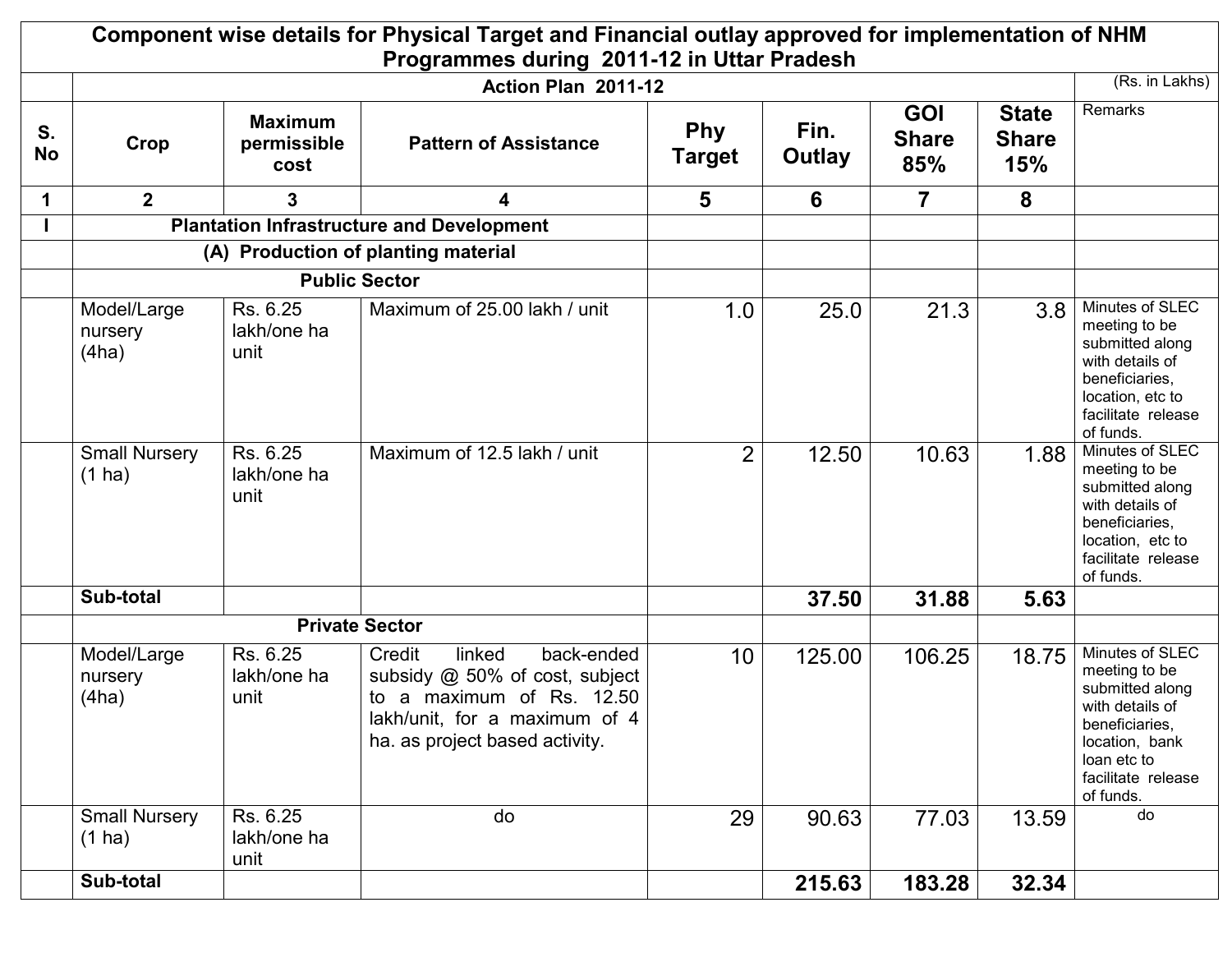|                                                                                                                                    | <b>Setting up of new TC Units</b> |                                                                         |      |         |        |        |                                                                                                                                                              |
|------------------------------------------------------------------------------------------------------------------------------------|-----------------------------------|-------------------------------------------------------------------------|------|---------|--------|--------|--------------------------------------------------------------------------------------------------------------------------------------------------------------|
| Setting up of<br>new TC Units.<br><b>Public sector</b>                                                                             | Rs. 100.00<br>lakh                | 100% of total cost to public<br>sector.                                 | 1    | 100.00  | 85.00  | 15.00  | Project to be<br>submitted                                                                                                                                   |
|                                                                                                                                    |                                   | <b>Seed production</b>                                                  |      |         |        |        |                                                                                                                                                              |
| Seed<br>production and<br>for<br>distribution<br>Vegetables<br><b>Public</b><br>Potato<br>sector                                   | Rs.50,000 per<br>ha               | 100% of total cost to Public<br>sector.                                 | 301  | 150.50  | 127.93 | 22.58  | Minutes of SLEC<br>meeting to be<br>submitted along<br>with details of<br>beneficiaries,<br>location, etc to<br>facilitate release<br>of funds.              |
| Seed<br>production and<br>distribution for<br>Vegetables /<br>Potato                                                               | Rs.50,000 per<br>ha               | 50% of cost to private sector                                           | 2584 | 646.00  | 549.10 | 96.90  | Minutes of SLEC<br>meeting to be<br>submitted along<br>with details of<br>beneficiaries,<br>location, bank<br>loan etc to<br>facilitate release<br>of funds. |
| vi) Procurement of breeder seed                                                                                                    |                                   |                                                                         |      |         |        |        |                                                                                                                                                              |
| Seed<br>infrastructure<br>handling,<br>(for<br>processing,<br>packing,<br>storage etc. of<br>of<br>seeds<br>horticulture<br>crops) | Rs. 200.00<br>lakh                | 100% of cost to public sector                                           | 1    | 200.00  | 170.00 | 30.00  | Project to be<br>submitted                                                                                                                                   |
| vii) Seed<br>infrastructure<br>(for handling,<br>processing,<br>packing,<br>storage etc. of<br>seeds of<br>horticulture<br>crops)  | Rs. 200.00<br>lakh                | 50% of cost to private sector<br>as credit linked back ended<br>subsid. | 1    | 100.00  | 85.00  | 15.00  | Project to be<br>submitted                                                                                                                                   |
| Sub-total                                                                                                                          |                                   |                                                                         |      | 1196.50 | 932.03 | 164.48 |                                                                                                                                                              |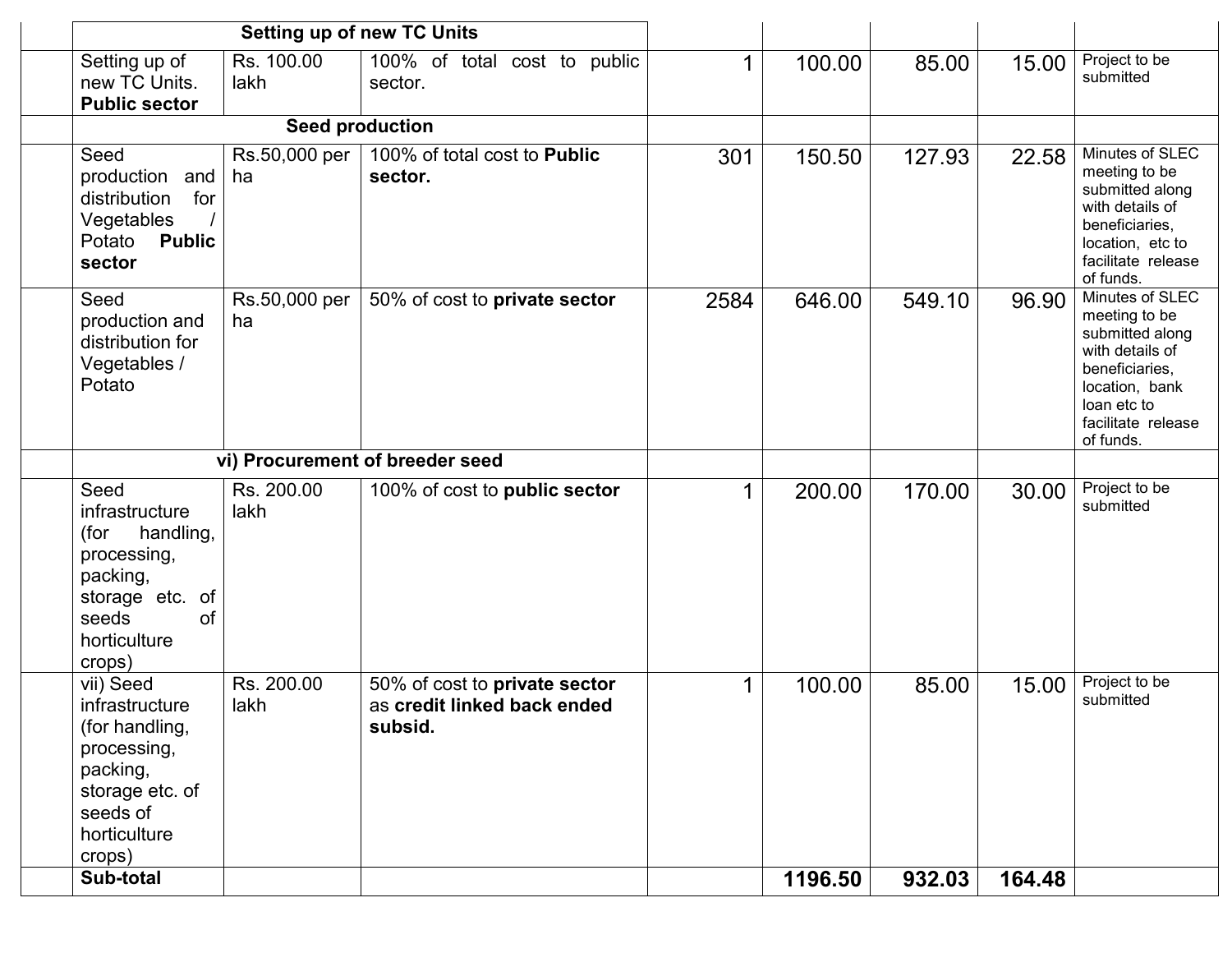| $\mathbf{2}$ |                                                        |              | Establishment of new gardens / Area Expansion                                                                                                                                                                                                                                                                           |      |        |        |       |                                                     |
|--------------|--------------------------------------------------------|--------------|-------------------------------------------------------------------------------------------------------------------------------------------------------------------------------------------------------------------------------------------------------------------------------------------------------------------------|------|--------|--------|-------|-----------------------------------------------------|
|              |                                                        |              | (a) Fruit crops other than cost intensive crops using normal<br>spacing (For a maximum area of 4 ha per beneficiary)                                                                                                                                                                                                    |      |        |        |       |                                                     |
|              |                                                        |              | i) Fruits - Perennials (ha)                                                                                                                                                                                                                                                                                             |      |        |        |       |                                                     |
|              | <b>High density</b><br>planting<br>mango               | Rs.80000/ha  | Maximum of Rs.40000/- per ha.<br>(50% of cost for meeting the<br>expenditure on planting material<br>and cost of material for INM/IPM<br>etc., in 3 installments of<br>60:20:20 subject to survival rate<br>of 75% in 2nd year and 90% in<br>3rd year).                                                                 | 55   | 13.20  | 11.22  | 1.98  | Spacing of crop to<br>be indicates to<br><b>NHM</b> |
|              | <b>High density</b><br>planting guava<br>(3x3 Spacing) | Rs.62775/ha  | Maximum of Rs.31388/- per ha.<br>(50% of cost for meeting the<br>expenditure on planting material<br>and cost of material for INM/IPM<br>in 3 installments of<br>etc.,<br>60:20:20 subject to survival rate<br>of 75% in 2nd year and 90% in<br>3rd year).                                                              | 78   | 14.69  | 12.49  | 2.20  |                                                     |
|              | Mango (10x10<br>Spacing)                               | Rs.22000/ha  | Maximum of Rs.16500/- per ha.<br>(75% of cost for meeting the<br>expenditure on planting material<br>and cost of INM/IPM etc in 3<br>installments of 60:20:20 subject<br>to survival rate of 75% in 2nd<br>year & 90% in 3rd year for<br>perennial crops and for non<br>perennial crops in 2 installments<br>of 75:25). | 1650 | 163.35 | 138.85 | 24.50 |                                                     |
|              | Litchi (10x10<br>Spacing)                              | Rs.23500/ha. | Maximum of Rs.17625/- per ha.<br>(75% of cost for meeting the<br>expenditure on planting material<br>and cost of INM/IPM etc in 3<br>installments of 60:20:20 subject<br>to survival rate of 75% in 2nd<br>year & 90% in 3rd year for<br>perennial crops and for non<br>perennial crops in 2 installments<br>of 75:25). | 305  | 32.25  | 27.42  | 4.84  |                                                     |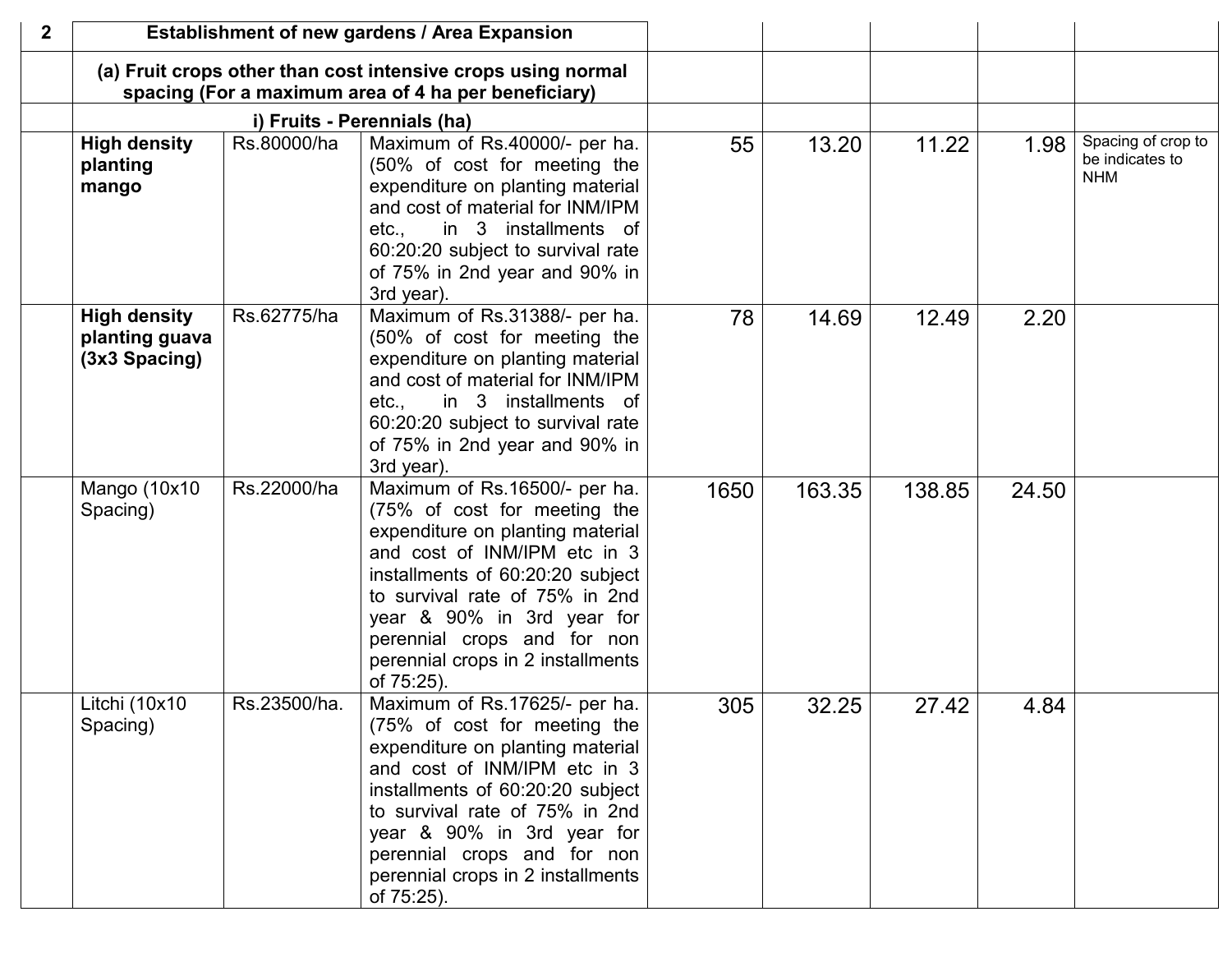| Anola                                    | Rs.23340/ha. | Maximum of Rs.17505/- per ha.<br>(75% of cost for meeting the<br>expenditure on planting material<br>and cost of INM/IPM etc in 3<br>installments of 60:20:20 subject<br>to survival rate of 75% in 2nd<br>year & 90% in 3rd year for<br>perennial crops and for non<br>perennial crops in 2 installments<br>of 75:25). | 775  | 81.40  | 69.19  | 12.21 |  |
|------------------------------------------|--------------|-------------------------------------------------------------------------------------------------------------------------------------------------------------------------------------------------------------------------------------------------------------------------------------------------------------------------|------|--------|--------|-------|--|
| Guava (6x6<br>Spacing)                   | Rs.21950     | Maximum of Rs.16463/- per ha.<br>(75% of cost for meeting the<br>expenditure on planting material<br>and cost of INM/IPM etc in 3<br>installments of 60:20:20 subject<br>to survival rate of 75% in 2nd<br>year & 90% in 3rd year for<br>perennial crops and for non<br>perennial crops in 2 installments<br>of 75:25). | 2105 | 207.92 | 176.73 | 31.19 |  |
| Bael/Citrus/Ber<br>(6x6 Spacing)         | Rs. 18950/ha | Maximum of Rs.14213/- per ha.<br>(75% of cost for meeting the<br>expenditure on planting material<br>and cost of INM/IPM etc in 3<br>installments of 60:20:20 subject<br>to survival rate of 75% in 2nd<br>year & 90% in 3rd year for<br>perennial crops and for non<br>perennial crops in 2 installments<br>of 75:25). | 460  | 39.23  | 33.34  | 5.88  |  |
| Sub-total                                |              |                                                                                                                                                                                                                                                                                                                         | 5428 | 552.04 | 469.23 | 82.81 |  |
|                                          |              | <b>Maintenance (I Year)</b>                                                                                                                                                                                                                                                                                             |      |        |        |       |  |
| <b>Fruits-Perennials</b>                 |              |                                                                                                                                                                                                                                                                                                                         |      |        |        |       |  |
| <b>High density</b><br>planting<br>mango | Rs.80000/ha  | Maximum of Rs.40000/- per ha.<br>(50% of cost for meeting the<br>expenditure on planting material<br>and cost of material for INM/IPM<br>in 3 installments of<br>etc.,<br>60:20:20 subject to survival rate<br>of 75% in 2nd year and 90% in                                                                            | 30   | 2.40   | 2.04   | 0.36  |  |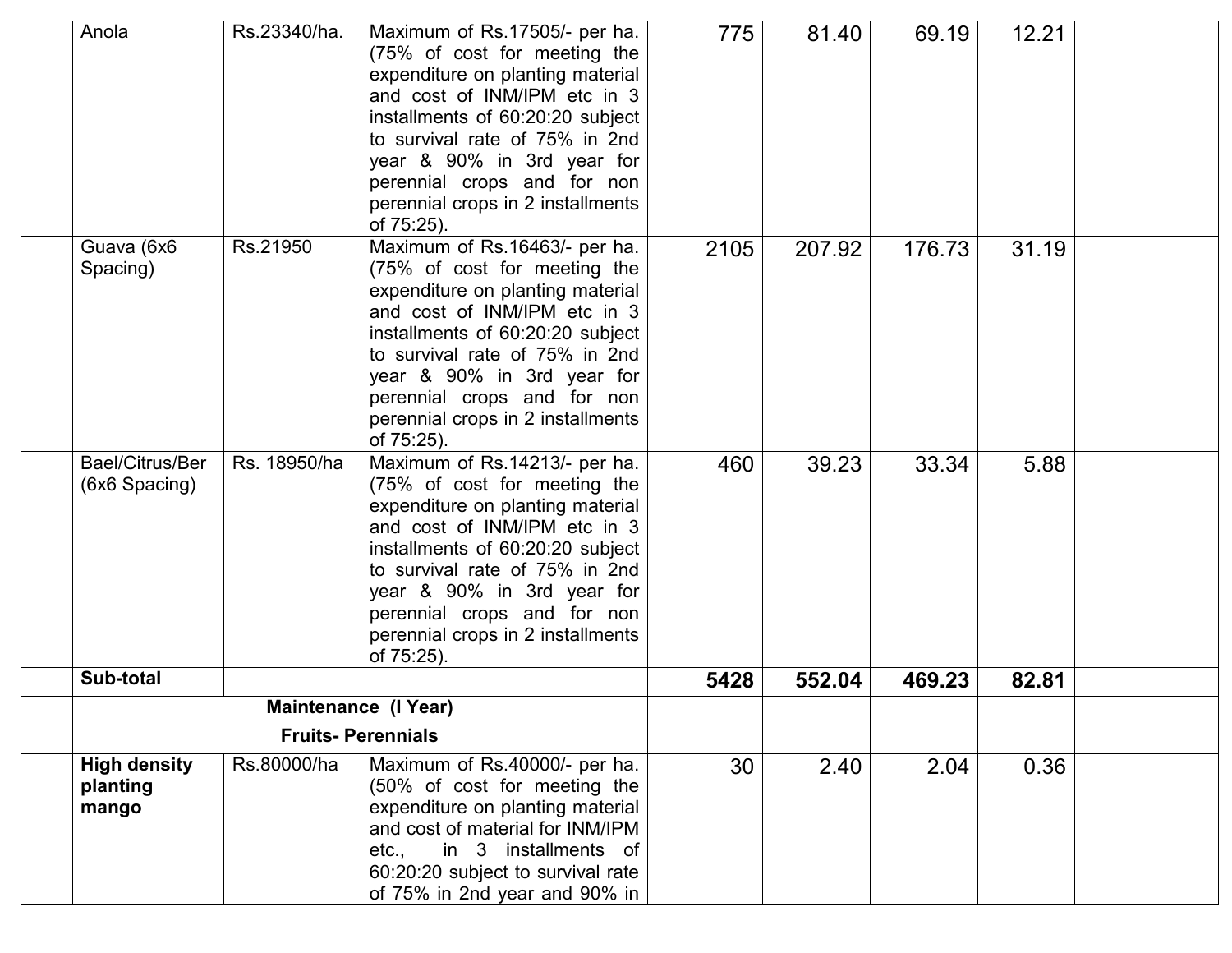|                                                          |              | 3rd year).                                                                                                                                                                                                                                                                                                              |      |       |       |      |  |
|----------------------------------------------------------|--------------|-------------------------------------------------------------------------------------------------------------------------------------------------------------------------------------------------------------------------------------------------------------------------------------------------------------------------|------|-------|-------|------|--|
|                                                          |              |                                                                                                                                                                                                                                                                                                                         |      |       |       |      |  |
| <b>High density</b><br>planting guava<br>$(3x3$ Spacing) | Rs.62775/ha  | Maximum of Rs.31388/- per ha.<br>(50% of cost for meeting the<br>expenditure on planting material<br>and cost of material for INM/IPM<br>etc.,<br>in 3 installments of<br>60:20:20 subject to survival rate<br>of 75% in 2nd year and 90% in<br>3rd year).                                                              | 40   | 2.51  | 2.13  | 0.38 |  |
| Mango (10x10<br>Spacing)                                 | Rs.22000/ha  | Maximum of Rs.16500/- per ha.<br>(75% of cost for meeting the<br>expenditure on planting material<br>and cost of INM/IPM etc in 3<br>installments of 60:20:20 subject<br>to survival rate of 75% in 2nd<br>year & 90% in 3rd year for<br>perennial crops and for non<br>perennial crops in 2 installments<br>of 75:25). | 1550 | 51.15 | 43.48 | 7.67 |  |
| Litchi (10x10<br>Spacing)                                | Rs.23500/ha. | Maximum of Rs.17625/- per ha.<br>(75% of cost for meeting the<br>expenditure on planting material<br>and cost of INM/IPM etc in 3<br>installments of 60:20:20 subject<br>to survival rate of 75% in 2nd<br>year & 90% in 3rd year for<br>perennial crops and for non<br>perennial crops in 2 installments<br>of 75:25). | 521  | 18.37 | 15.61 | 2.75 |  |
| Anola                                                    | Rs.23340/ha. | Maximum of Rs.17505/- per ha.<br>(75% of cost for meeting the<br>expenditure on planting material<br>and cost of INM/IPM etc in 3<br>installments of 60:20:20 subject<br>to survival rate of 75% in 2nd<br>year & 90% in 3rd year for<br>perennial crops and for non<br>perennial crops in 2 installments               | 931  | 32.59 | 27.71 | 4.89 |  |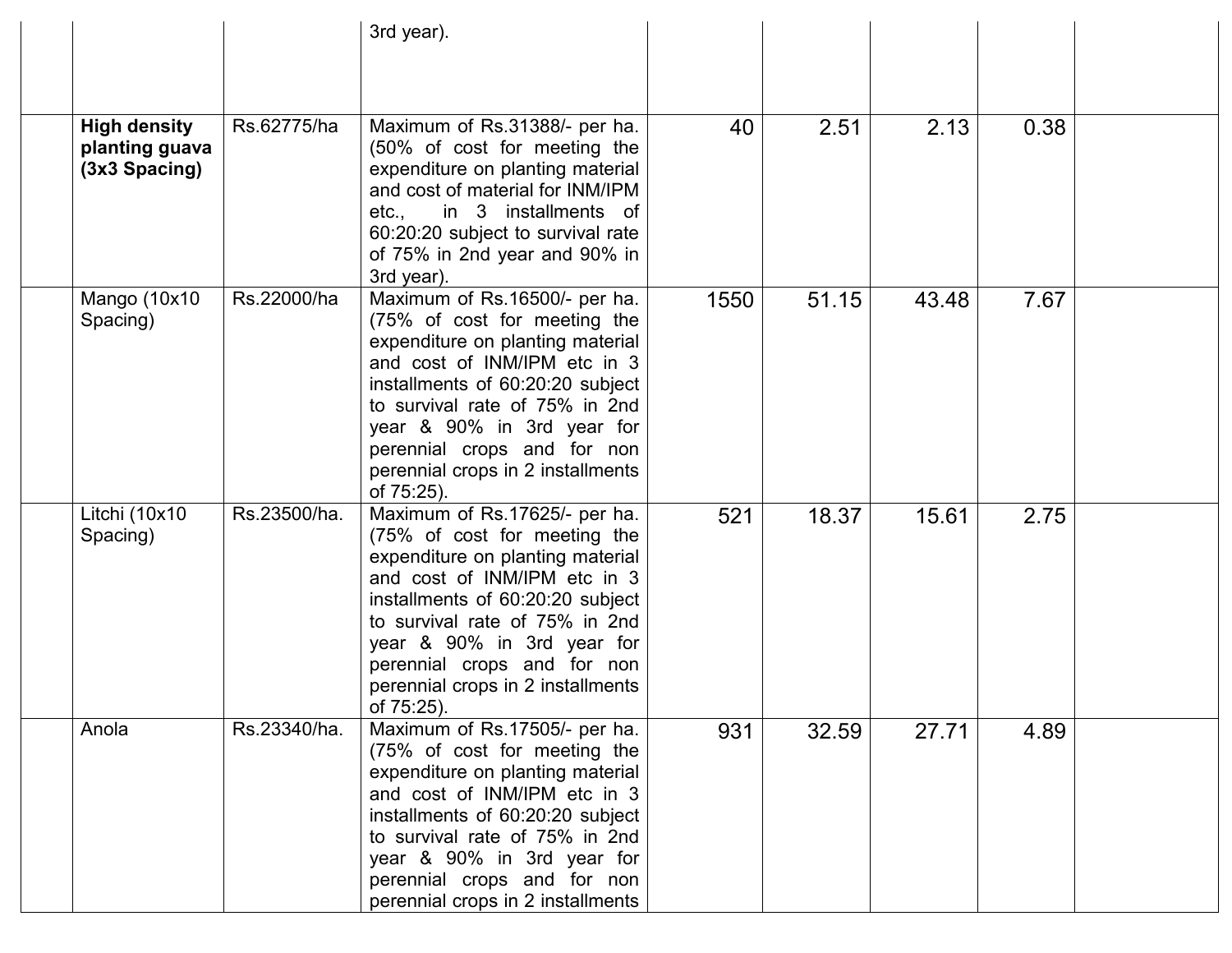|                                  |               | of 75:25).                                                                                                                                                                                                                                                                                                              |      |        |        |       |  |
|----------------------------------|---------------|-------------------------------------------------------------------------------------------------------------------------------------------------------------------------------------------------------------------------------------------------------------------------------------------------------------------------|------|--------|--------|-------|--|
|                                  |               |                                                                                                                                                                                                                                                                                                                         |      |        |        |       |  |
|                                  |               |                                                                                                                                                                                                                                                                                                                         |      |        |        |       |  |
| Guava (6x6<br>Spacing)           | Rs.21950      | Maximum of Rs.16463/- per ha.<br>(75% of cost for meeting the<br>expenditure on planting material<br>and cost of INM/IPM etc in 3<br>installments of 60:20:20 subject<br>to survival rate of 75% in 2nd<br>year & 90% in 3rd year for<br>perennial crops and for non<br>perennial crops in 2 installments               | 2262 | 74.48  | 63.30  | 11.17 |  |
|                                  |               | of 75:25).                                                                                                                                                                                                                                                                                                              |      |        |        |       |  |
| Bael/Citrus/Ber<br>(6x6 Spacing) | Rs. 18950/ha  | Maximum of Rs.14213/- per ha.<br>(75% of cost for meeting the<br>expenditure on planting material<br>and cost of INM/IPM etc in 3<br>installments of 60:20:20 subject<br>to survival rate of 75% in 2nd<br>year & 90% in 3rd year for<br>perennial crops and for non<br>perennial crops in 2 installments<br>of 75:25). | 465  | 13.22  | 11.23  | 1.98  |  |
| Sub-total                        |               |                                                                                                                                                                                                                                                                                                                         |      | 194.71 | 165.51 | 29.21 |  |
|                                  |               | <b>Maintenance (II Year)</b>                                                                                                                                                                                                                                                                                            |      |        |        |       |  |
| Mango                            | Rs. 30,000/ha | Fruits - Perennials (as per old cost norms)<br>75% of cost subject to a maximum<br>of Rs. 22,500/ha limited to 4 ha per<br>beneficiary in 3 installments of<br>50:20:30 subject to survival rate of<br>75% in $2nd$ year & 90% in $3rd$ year.                                                                           | 2691 | 181.64 | 154.40 | 27.25 |  |
| Guava                            | do            | do                                                                                                                                                                                                                                                                                                                      | 2690 | 181.58 | 154.34 | 27.24 |  |
| Anola                            | do            | do                                                                                                                                                                                                                                                                                                                      | 1118 | 75.47  | 64.15  | 11.32 |  |
| Litchi                           | do            | do                                                                                                                                                                                                                                                                                                                      | 921  | 62.17  | 52.84  | 9.33  |  |
| Bael/Citrus/Ber                  | do            | do                                                                                                                                                                                                                                                                                                                      | 385  | 25.99  | 22.09  | 3.90  |  |
| Sub-total                        |               |                                                                                                                                                                                                                                                                                                                         | 7805 | 526.84 | 447.81 | 79.03 |  |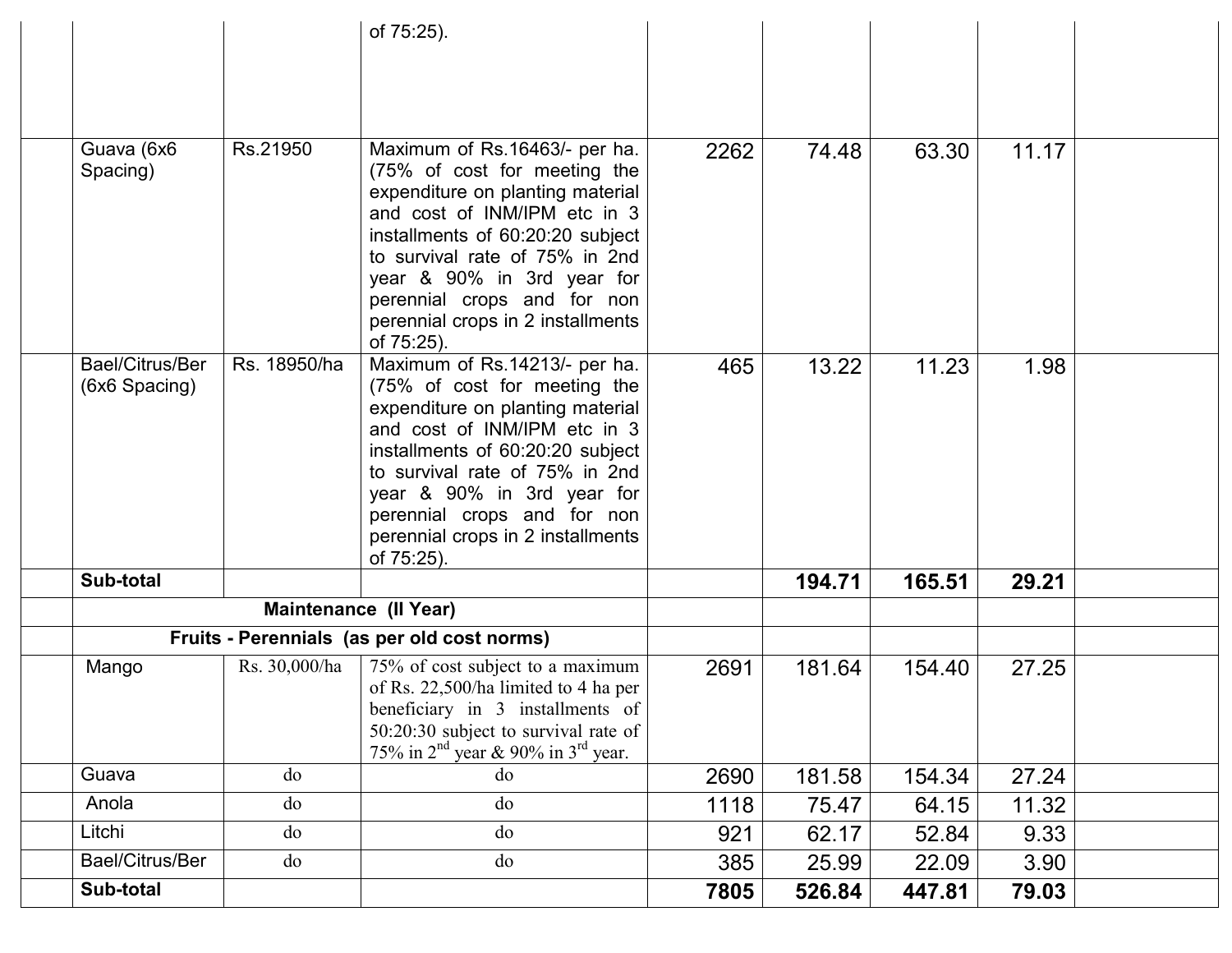|     |                                                |                      | ii) Fruits - Non Perennials (ha)                                                                                                                                                                                                  |                |         |        |        |                            |
|-----|------------------------------------------------|----------------------|-----------------------------------------------------------------------------------------------------------------------------------------------------------------------------------------------------------------------------------|----------------|---------|--------|--------|----------------------------|
|     | Banana (TC)                                    | Rs.83204/ha          | Maximum of Rs. 41602/- per ha.<br>(50 % of cost for meeting the<br>expenditure on planting material<br>and cost of material for INM/IPM<br>etc, in 2 installments of 75:25<br>subject to survival rate of 90% in<br>second year). | 2550           | 795.64  | 676.29 | 119.35 |                            |
|     | <b>Maintenance (II</b><br>Year) Banana<br>(TC) | do                   | do                                                                                                                                                                                                                                | 2026           | 210.71  | 179.11 | 31.61  |                            |
|     | Sub-total                                      |                      |                                                                                                                                                                                                                                   | 2550           | 1006.35 | 676.29 | 119.35 |                            |
|     |                                                |                      | <b>Maintenance (Il Year)</b>                                                                                                                                                                                                      |                |         |        |        |                            |
|     |                                                |                      | Fruits- Non Perennials (ha (as per old cost norms)                                                                                                                                                                                |                |         |        |        |                            |
|     | <b>Banana</b><br><b>Suckers</b>                | Rs.<br>30,000/ha     | 50 % of cost subject to a<br>of<br>Rs.15,000/ha<br>maximum<br>limited to 4 ha per beneficiary in<br>installments of 50:20:30<br>3<br>subject to survival rate of 75% in<br>$2^{nd}$ year & 90% in $3^{rd}$ year.                  | 3147           | 141.62  | 120.37 | 21.24  |                            |
|     | Sub-total                                      |                      |                                                                                                                                                                                                                                   | 3147           | 141.62  | 120.37 | 21.24  |                            |
| II. |                                                |                      | <b>Mushrooms</b>                                                                                                                                                                                                                  |                |         |        |        |                            |
|     |                                                |                      | (A) Integrated mushroom unit for spawn, compost production<br>and training                                                                                                                                                        |                |         |        |        |                            |
|     | Private sector                                 | Rs.50.00 lakh        | 100% of the cost to public<br>sector and 50% of cost for<br>private sector, for meeting the<br>expenditure on infrastructure, as<br>credit<br>linked<br>back<br>ended<br>subsidy.                                                 | 1              | 25.00   | 21.25  | 3.75   | Project to be<br>submitted |
|     |                                                |                      | (b) Spawn making unit                                                                                                                                                                                                             |                |         |        |        |                            |
|     | <b>Public Sector</b>                           | Rs. 15 lakh/<br>unit | 100% of the cost to public<br>sector and in case of private<br>sector, 50% of cost, as credit<br>linked back ended subsidy.                                                                                                       | $\overline{2}$ | 30.00   | 25.50  | 4.50   | Project to be<br>submitted |
|     |                                                |                      | (c) Compost making unit                                                                                                                                                                                                           |                |         |        |        |                            |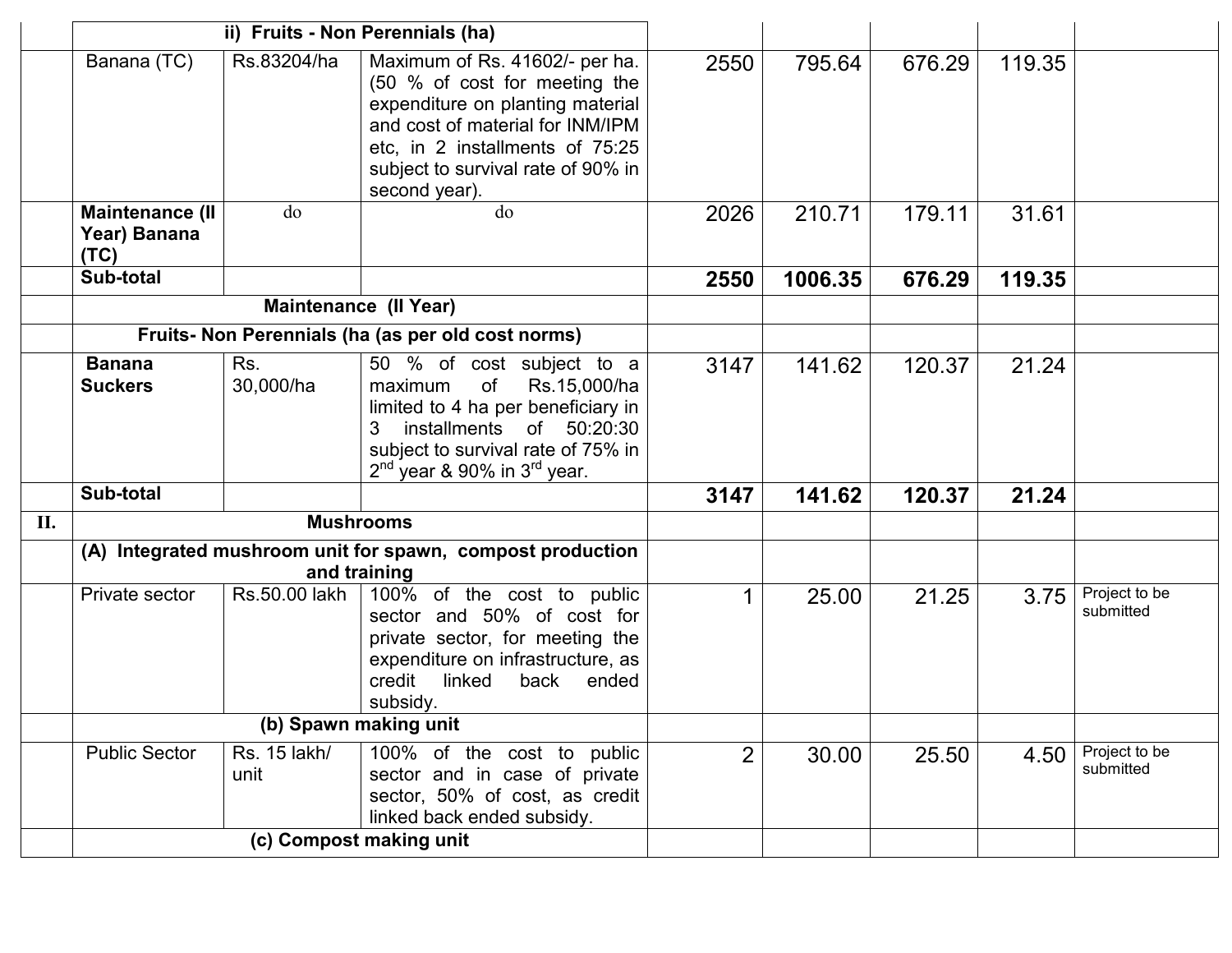|     | <b>Public Sector</b><br>Sub-total | Rs. 20.00<br>lakh/ unit | 100% of the cost to public<br>sector and in case of private<br>sector, 50% of cost, as credit<br>linked back ended subsidy.                                 | 1    | 20.00  | 17.00  | 3.00   | Project to be<br>submitted                                                                                                                                     |
|-----|-----------------------------------|-------------------------|-------------------------------------------------------------------------------------------------------------------------------------------------------------|------|--------|--------|--------|----------------------------------------------------------------------------------------------------------------------------------------------------------------|
|     |                                   |                         |                                                                                                                                                             | 4    | 75.00  | 63.75  | 11.25  |                                                                                                                                                                |
| Ш.  | <b>Flowers</b>                    |                         | (For a maximum of 2 ha per beneficiary)                                                                                                                     |      |        |        |        |                                                                                                                                                                |
|     |                                   |                         | (A) Cut flowers                                                                                                                                             |      |        |        |        |                                                                                                                                                                |
|     | Small &<br>Marginal<br>Farmers    | Rs. 70,000 /<br>ha.     | 50% of cost @ Rs.35,000 / ha.<br>limited to 2 ha per beneficiary                                                                                            | 585  | 204.75 | 174.04 | 30.71  |                                                                                                                                                                |
|     | Other farmers                     | do                      | do                                                                                                                                                          | 179  | 41.35  | 35.15  | 6.20   |                                                                                                                                                                |
|     |                                   |                         | (b) Bulbulous flowers                                                                                                                                       |      |        |        |        |                                                                                                                                                                |
|     | Small &<br>Marginal<br>Farmers    | Rs. 90,000/<br>ha       | 50% of cost @ Rs.45,000 / ha.<br>limited to 2 ha per beneficiary                                                                                            | 715  | 321.75 | 273.49 | 48.26  |                                                                                                                                                                |
|     | Other farmers                     |                         |                                                                                                                                                             | 270  | 80.19  | 68.16  | 12.03  |                                                                                                                                                                |
|     |                                   |                         | (c) Loose Flowers                                                                                                                                           |      |        |        |        |                                                                                                                                                                |
|     | Small &<br>Marginal<br>Farmers    | Rs. 24,000/<br>ha       | 50% of cost @ Rs.12,000 / ha.<br>limited to 2 ha per beneficiary                                                                                            | 1079 | 129.48 | 110.06 | 19.42  |                                                                                                                                                                |
|     | Other farmers                     |                         |                                                                                                                                                             | 445  | 35.24  | 29.96  | 5.29   |                                                                                                                                                                |
|     | Sub-total                         |                         |                                                                                                                                                             | 3273 | 812.76 | 690.85 | 121.91 |                                                                                                                                                                |
| IV. |                                   |                         | Spices (For a maximum area of 4 ha per beneficiary)                                                                                                         |      |        |        |        |                                                                                                                                                                |
|     | <b>Seed spices</b>                |                         |                                                                                                                                                             |      |        |        |        |                                                                                                                                                                |
|     | Chili                             | Rs. 25,000 / ha         | Maximum of Rs. 12,500/- per ha.<br>$(50\% \text{ of cost}$ for meeting the<br>expenditure on planting material<br>and cost of material for INM/IPM<br>etc). | 1875 | 234.38 | 199.22 | 35.16  | Only certified<br>Planting material<br>to be used. TL<br>material to be<br>used only from<br>Public sector<br>agencies like<br>ICAR / SAUs,<br>Govt. farm etc. |
|     | Coriander                         | do                      | do                                                                                                                                                          | 155  | 19.38  | 16.47  | 2.91   |                                                                                                                                                                |
|     | <b>Rhizomatic</b><br>Spices.      |                         |                                                                                                                                                             |      |        |        |        |                                                                                                                                                                |
|     | Garlic                            | do                      | do                                                                                                                                                          | 2160 | 270.00 | 229.50 | 40.50  | do                                                                                                                                                             |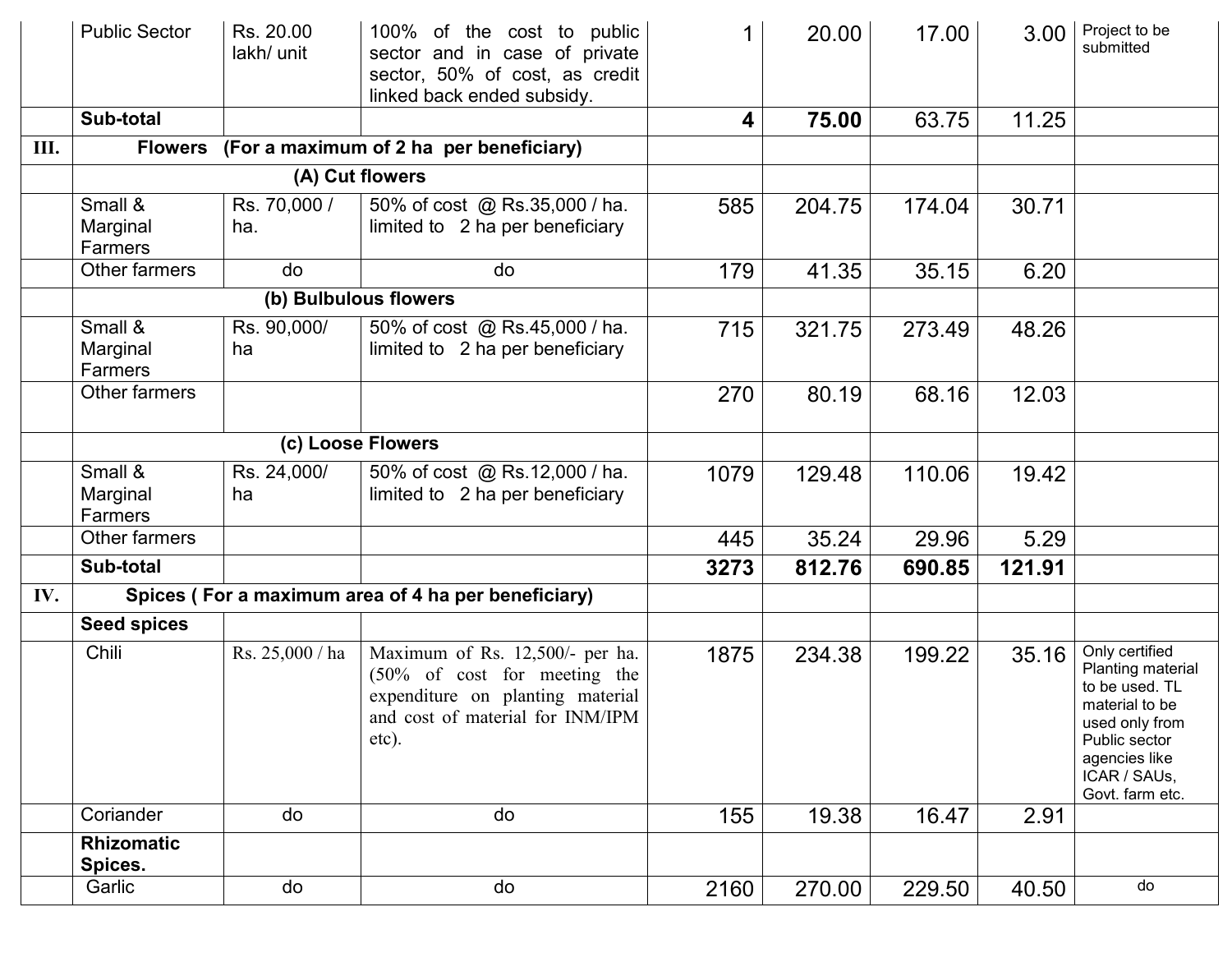|                         | Ginger                                                                                                  | do                                                                             | do                                                                                                                                                                                                                                         | 150  | 18.75  | 15.94  | 2.81   | do                                                                                                                                                             |
|-------------------------|---------------------------------------------------------------------------------------------------------|--------------------------------------------------------------------------------|--------------------------------------------------------------------------------------------------------------------------------------------------------------------------------------------------------------------------------------------|------|--------|--------|--------|----------------------------------------------------------------------------------------------------------------------------------------------------------------|
|                         | <b>Turmeric</b>                                                                                         | do                                                                             | do                                                                                                                                                                                                                                         | 1180 | 147.50 | 125.38 | 22.13  | do                                                                                                                                                             |
|                         | Sub-total                                                                                               |                                                                                |                                                                                                                                                                                                                                            | 5520 | 690.00 | 586.50 | 103.50 |                                                                                                                                                                |
| V.                      | <b>Aromatic Plants</b>                                                                                  |                                                                                | (For a maximum area of 4 ha per beneficiary)                                                                                                                                                                                               |      |        |        |        |                                                                                                                                                                |
|                         | Patchouli                                                                                               | Rs. 75,000/<br>ha                                                              | 50% of cost, subject to a<br>maximum of Rs.37,500/- per ha,<br>for meeting the expenditure on<br>planting material and cost of<br>material for INM/IPM etc.                                                                                | 40   | 15.00  | 12.75  | 2.25   | Only certified<br>Planting material<br>to be used. TL<br>material to be<br>used only from<br>Public sector<br>agencies like<br>ICAR / SAUs,<br>Govt. farm etc. |
|                         | Other aromatic<br>plants-Damask<br>Rose                                                                 | Rs. 25,000/<br>ha                                                              | 50% of cost, subject to a<br>maximum of Rs.12,500/- per ha,<br>for meeting the expenditure on<br>planting material and cost of<br>material for INM/IPM etc.                                                                                | 255  | 31.88  | 27.09  | 4.78   | do                                                                                                                                                             |
|                         | Sub-total                                                                                               |                                                                                |                                                                                                                                                                                                                                            | 295  | 46.88  | 39.84  | 7.03   |                                                                                                                                                                |
| $\overline{\mathbf{3}}$ | Rejuvenation/replacement of senile plantation including                                                 |                                                                                |                                                                                                                                                                                                                                            |      |        |        |        |                                                                                                                                                                |
|                         | Mango                                                                                                   | Rs.30,000/ha                                                                   | <b>Canopy management.</b><br>50% of the total cost subject to<br>a maximum of Rs. 15,000/ha to<br>a limited of 2 ha per beneficiary.<br>Actual cost to be claimed based<br>on the nature and requirement<br>of the crop to be rejuvenated. | 1450 | 217.50 | 184.88 | 32.63  | To be<br>implemented as<br>per guidelines<br>circulated                                                                                                        |
|                         | Guava                                                                                                   | do                                                                             | do                                                                                                                                                                                                                                         | 545  | 81.75  | 69.49  | 12.26  | do                                                                                                                                                             |
|                         | Anola                                                                                                   | do                                                                             | do                                                                                                                                                                                                                                         | 330  | 49.50  | 42.08  | 7.43   | do                                                                                                                                                             |
|                         | Sub-total                                                                                               |                                                                                |                                                                                                                                                                                                                                            | 2325 | 348.75 | 296.44 | 52.31  |                                                                                                                                                                |
| 4                       |                                                                                                         |                                                                                | <b>Creation of Water resources</b>                                                                                                                                                                                                         |      |        |        |        |                                                                                                                                                                |
|                         |                                                                                                         |                                                                                | (a) Community tanks                                                                                                                                                                                                                        |      |        |        |        |                                                                                                                                                                |
|                         | Community<br>tanks/on farm<br>ponds/on farm<br>water reservoirs<br>with use of<br>plastic/RCC<br>lining | Rs. 15.00 lakh<br>/unit in plain<br>areas,<br>Rs.17.25 lakh<br>in hilly areas. | 100% of cost for 10 ha                                                                                                                                                                                                                     | 49   | 735.00 | 624.75 | 110.25 | Efforts to be<br>made for<br>convergence with<br><b>MNREGS</b>                                                                                                 |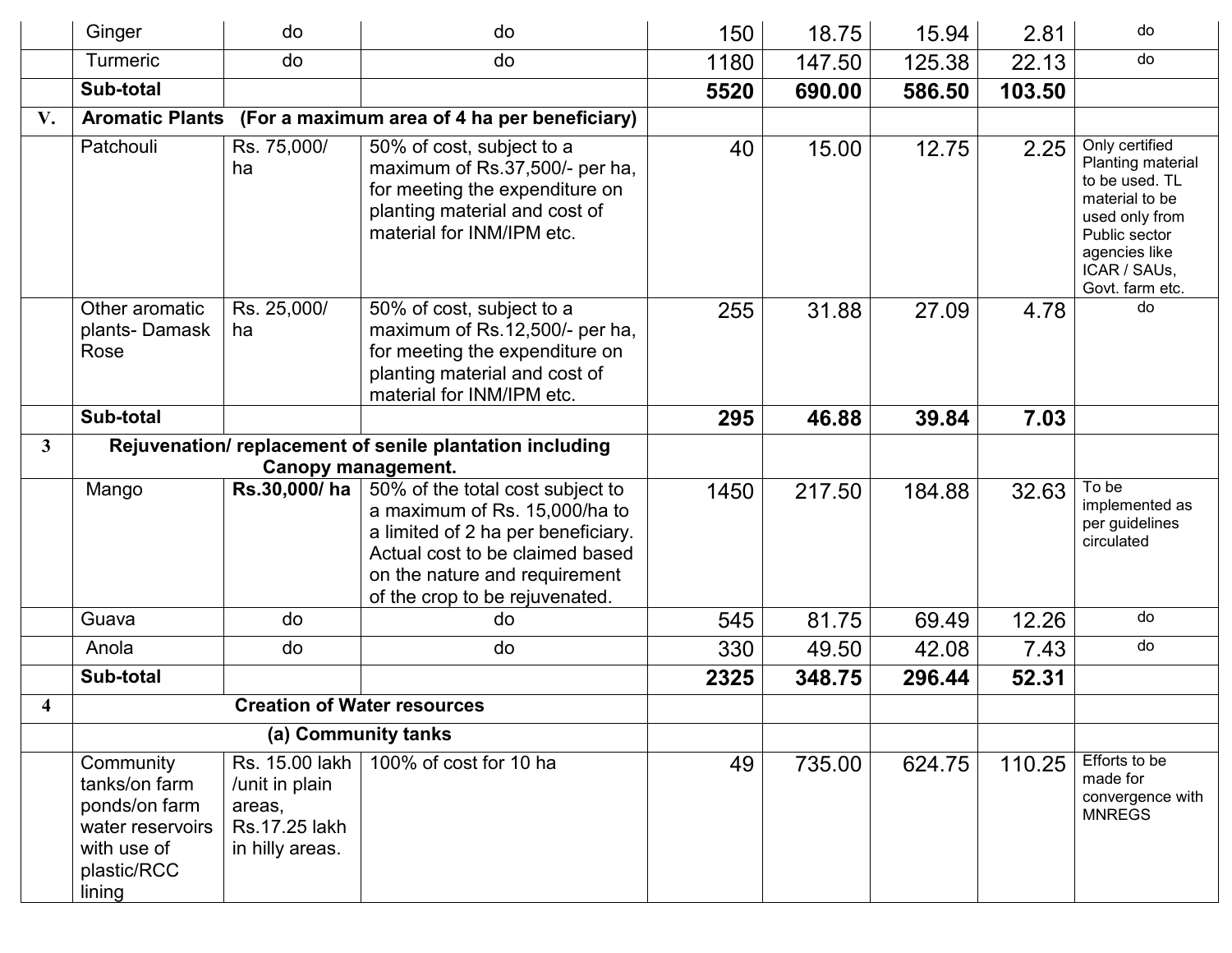|   | Water<br>harvesting<br>system for<br>individuals - for<br>storage of water<br>in $20m \times 20m \times$<br>3m ponds/wells<br>@Rs.100.00<br>cum | Rs. 1.20 lakh<br>/unit in plain<br>areas,<br><b>Rs.1.38 lakh</b><br>in hilly areas | 50% of cost. Maintenance to be<br>ensured by the beneficiary.                                | 111    | 66.60   | 56.61  | $9.99$ $\vert$ do |  |
|---|-------------------------------------------------------------------------------------------------------------------------------------------------|------------------------------------------------------------------------------------|----------------------------------------------------------------------------------------------|--------|---------|--------|-------------------|--|
|   | Sub-total                                                                                                                                       |                                                                                    |                                                                                              | 160.00 | 801.60  | 681.36 | 120.24            |  |
| 5 |                                                                                                                                                 |                                                                                    | Protected cultivation (area in hectares)                                                     |        |         |        |                   |  |
|   |                                                                                                                                                 |                                                                                    | 1. Green House structure                                                                     |        |         |        |                   |  |
|   |                                                                                                                                                 |                                                                                    | (b) Naturally ventilated system                                                              |        |         |        |                   |  |
|   | Tubular                                                                                                                                         | Rs. 935/                                                                           | 50% of the cost limited to 4000                                                              | 1.44   | 673.20  | 572.22 | 100.98            |  |
|   | structure                                                                                                                                       | Sq.m                                                                               | Sq.m per beneficiary.                                                                        |        |         |        |                   |  |
|   |                                                                                                                                                 |                                                                                    | 2. Plastic Mulching                                                                          |        |         |        |                   |  |
|   | <b>Plastic</b>                                                                                                                                  | Rs. 20,000/                                                                        | 50% of the total cost limited to 2                                                           | 725    | 72.50   | 61.63  | 10.88             |  |
|   | Mulching                                                                                                                                        | ha                                                                                 | ha per beneficiary.                                                                          |        |         |        |                   |  |
|   |                                                                                                                                                 |                                                                                    | 3. Shade Net House                                                                           |        |         |        |                   |  |
|   | Tubular                                                                                                                                         | Rs. 600/                                                                           | 50% of cost limited to 4000                                                                  | 0.67   | 199.50  | 169.58 | 29.93             |  |
|   | structure                                                                                                                                       | Sq.m                                                                               | Sq.m per beneficiary.                                                                        |        |         |        |                   |  |
|   | <b>Plastic Tunnels</b>                                                                                                                          | Rs.30/ Sq.m                                                                        | 50% of cost limited 1000 sqmt<br>per beneficiary.                                            | 0.55   | 0.83    | 0.70   | 0.12              |  |
|   | Cost of planting<br>material of high<br>value<br>vegetables<br>grown in poly<br>house                                                           | Rs.105/Sq.m                                                                        | 50% of cost limited to 500 Sq.m<br>per beneficiary.                                          | 0.57   | 29.93   | 25.44  | 4.49              |  |
|   | Cost of planting<br>material of<br>flowers for poly<br>house                                                                                    |                                                                                    | Rs.500/ Sq.m   50% of cost limited to 500 Sq.m<br>per beneficiary                            | 0.48   | 120.63  | 102.53 | 18.09             |  |
|   | Sub-total                                                                                                                                       |                                                                                    |                                                                                              | 728.71 | 1096.58 | 932.09 | 164.49            |  |
| 6 |                                                                                                                                                 |                                                                                    | Promotion of Integrated Nutrient Management(INM)/ Integrated<br><b>Pest Management (IPM)</b> |        |         |        |                   |  |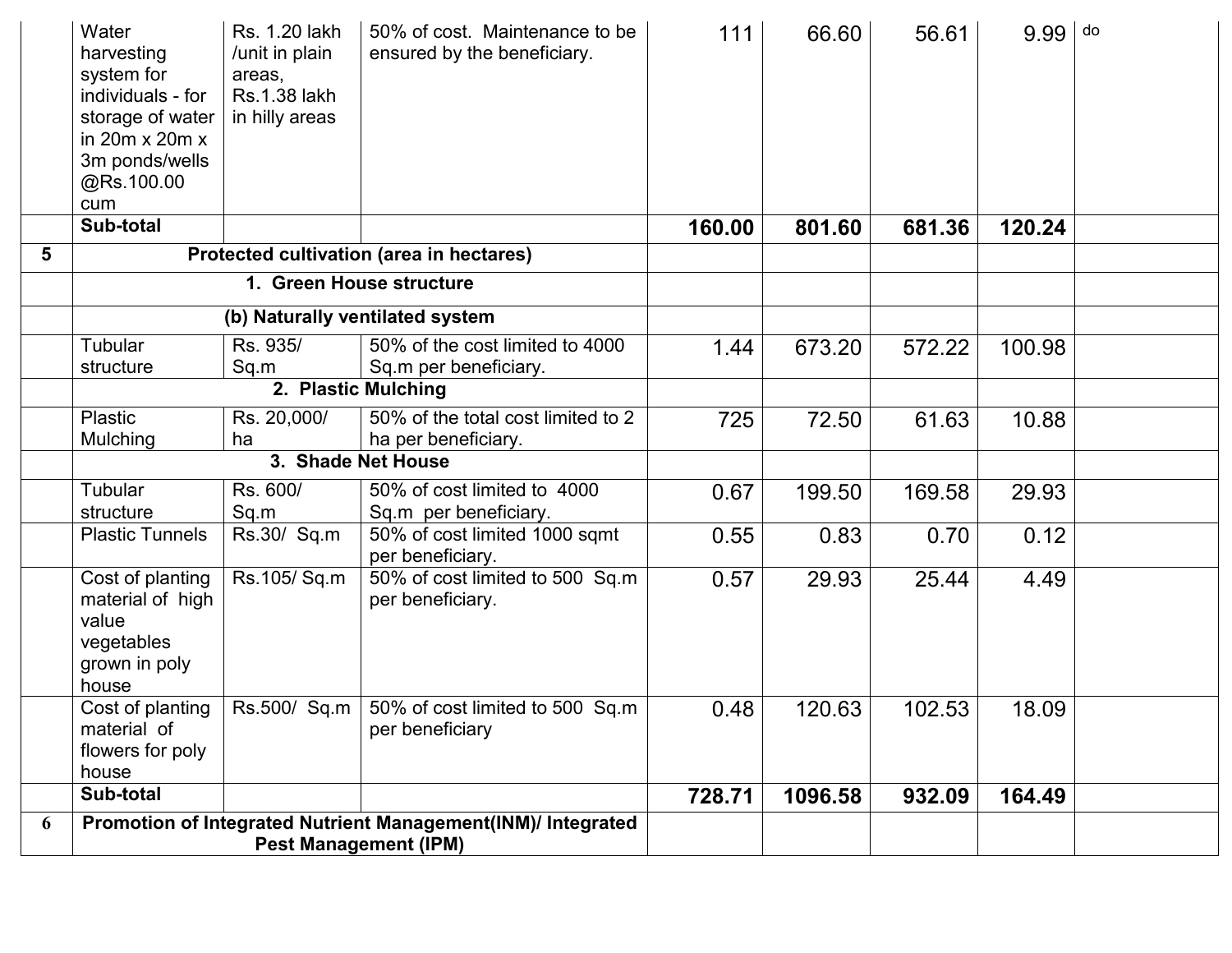|   | (ii) Promotion of<br><b>IPM/INM</b>                  | Rs. 2000/ha                                           | 50% of cost subject to a<br>maximum of Rs 1000/ha limited<br>to 4.00 ha/ beneficiary.                                                                                                                                                                                                | 2031           | 20.31  | 17.26  | 3.05  | To be need based<br>and taken up after<br>identifying<br>problem of pest /<br>disease and<br>nutrient<br>deficiency.                            |
|---|------------------------------------------------------|-------------------------------------------------------|--------------------------------------------------------------------------------------------------------------------------------------------------------------------------------------------------------------------------------------------------------------------------------------|----------------|--------|--------|-------|-------------------------------------------------------------------------------------------------------------------------------------------------|
|   | (iii) Disease<br>forecasting unit<br>(Public Sector) | Rs. 4 lakh/<br>unit                                   | Maximum up to Rs. 4 lakh/unit                                                                                                                                                                                                                                                        | 1              | 4.00   | 3.40   | 0.60  | Project to be<br>submitted                                                                                                                      |
|   |                                                      |                                                       | <b>Plant Health Clinic</b>                                                                                                                                                                                                                                                           |                |        |        |       |                                                                                                                                                 |
|   | (v) Plant Health<br>Clinic<br>(Public Sector)        | Rs. 20 lakhs/<br>unit                                 | Rs. 20 lakh/unit for Public<br>Sector and Rs.10.00 lakh as<br>credit linked back ended<br>subsidy to Private Sector.                                                                                                                                                                 | $\overline{2}$ | 40.00  | 34.00  | 6.00  | Minutes of SLEC<br>meeting to be<br>submitted along<br>with details of<br>beneficiaries,<br>location, etc to<br>facilitate release<br>of funds. |
|   | Sub-total                                            |                                                       |                                                                                                                                                                                                                                                                                      | 2034.00        | 64.31  | 54.66  | 9.65  |                                                                                                                                                 |
| 7 |                                                      |                                                       | <b>Organic Farming</b>                                                                                                                                                                                                                                                               |                |        |        |       |                                                                                                                                                 |
|   | (i) Adoption of<br>Organic<br>Farming.               | Rs. 20,000/<br>ha                                     | 50% of cost limited to<br>Rs.10000/ha for a maximum<br>area of 4 ha. per beneficiary,<br>spread over a period of 3 years<br>involving an assistance of<br>Rs.4000/- in first year and<br>Rs.3000/- each in second &<br>third year. The programme to<br>be linked with certification. | 1750           | 70.00  | 59.50  | 10.50 | Project to be<br>submitted                                                                                                                      |
|   | (ii) Organic<br>Certification                        | Project based                                         | Rs. 5 lakh for a cluster of 50 ha<br>which will include Rs.1.50 lakh<br>in first year, Rs. 1.50 lakh in<br>second year and Rs. 2.00 lakh<br>in third year.                                                                                                                           | 35             | 52.50  | 44.63  | 7.88  | Project to be<br>submitted                                                                                                                      |
|   |                                                      |                                                       | (iii) Vermi compost Units /organic input production unit                                                                                                                                                                                                                             |                |        |        |       |                                                                                                                                                 |
|   | Permanent<br>structure                               | Rs. 60,000/<br>unit for<br>permanent<br>structure and | 50% of cost conforming to the<br>size of the unit of 30'x8'x2.5'<br>dimension of permanent<br>structure to be administered on<br>pro-rata basis.                                                                                                                                     | 644            | 193.20 | 164.22 | 28.98 |                                                                                                                                                 |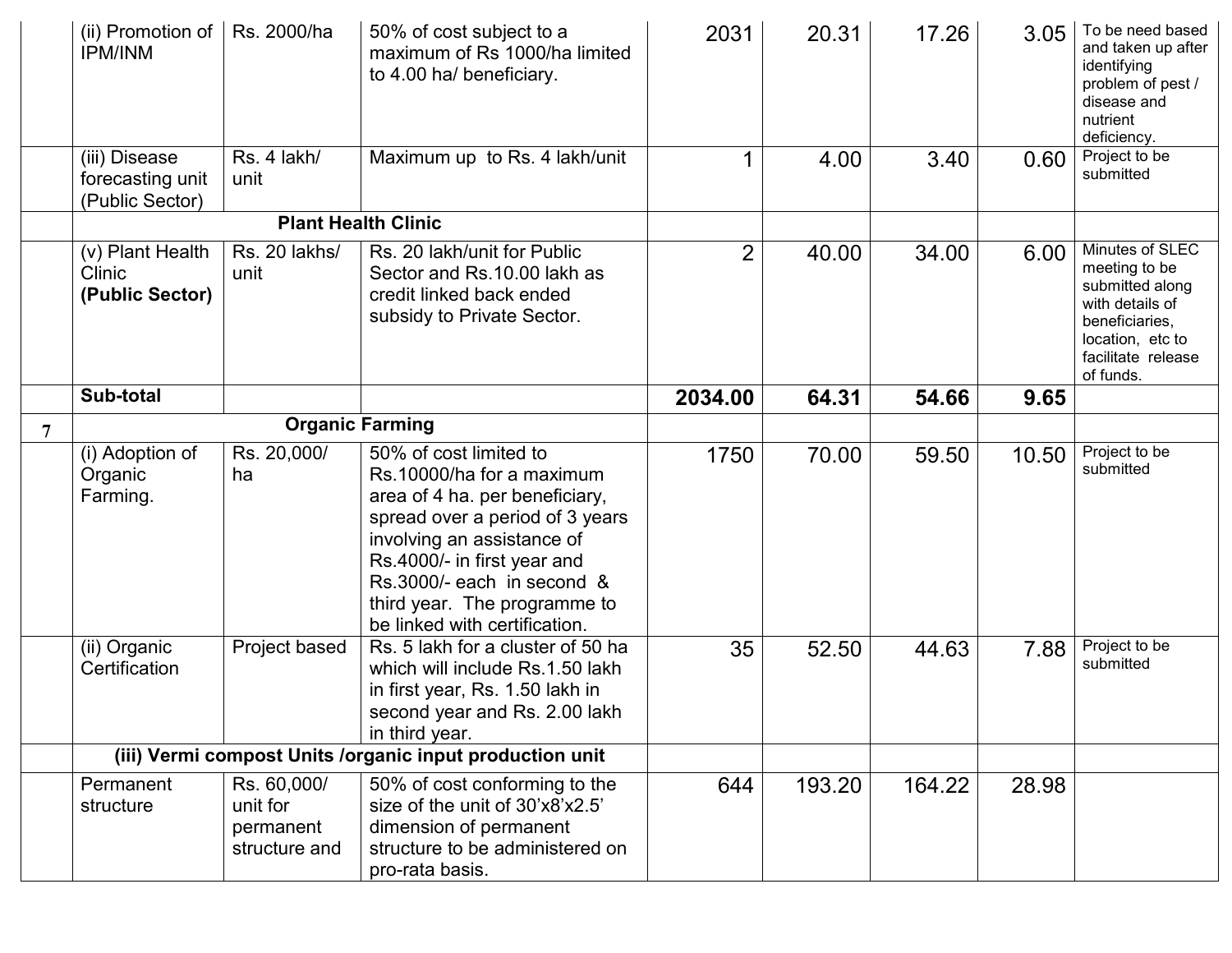|   | <b>HDPE</b><br>Vermibed to the<br>size of 96 cft                                                         | Rs. 10,000<br>/unit for HDPE<br>Vermibed | HDPE Vermibed, 50% of cost<br>conforming to the size of 96 cft<br>(12'x4'x2') to be administered on<br>pro-rata basis. | 556  | 27.80  | 23.63  | 4.17  | Designs para<br>meter of HDPE<br>beds will<br>conformer to BIS<br>standards (IS<br>15907:2010) |
|---|----------------------------------------------------------------------------------------------------------|------------------------------------------|------------------------------------------------------------------------------------------------------------------------|------|--------|--------|-------|------------------------------------------------------------------------------------------------|
|   | Sub-total                                                                                                |                                          |                                                                                                                        |      | 343.50 | 291.98 | 51.53 |                                                                                                |
| 8 |                                                                                                          |                                          | Pollination support through beekeeping                                                                                 |      |        |        |       |                                                                                                |
|   | Honey bee<br>colonies                                                                                    | Rs. 1400/<br>colony of 4<br>frames       | 50% of cost limited to 50<br>colonies / beneficiary.                                                                   | 8970 | 62.79  | 53.37  | 9.42  |                                                                                                |
|   | <b>Hives</b>                                                                                             | Rs. 1600/ hive                           | 50% of cost limited to 50<br>colonies / beneficiary.                                                                   | 8970 | 71.76  | 61.00  | 10.76 |                                                                                                |
|   | Equipment<br>including<br>honey extractor<br>(4 frame), food<br>grade container<br>(30 kg), net,<br>etc. | Rs. 14,000/<br>set                       | 50% of the cost limited to one<br>set per beneficiary.                                                                 | 201  | 14.07  | 11.96  | 2.11  |                                                                                                |
|   | Sub-total                                                                                                |                                          |                                                                                                                        |      | 148.62 | 126.33 | 22.29 |                                                                                                |
| 9 |                                                                                                          | <b>Horticulture Mechanization</b>        |                                                                                                                        |      |        |        |       |                                                                                                |
|   | Power<br>operated<br>machines/tools<br>including Power<br>Saw and Plant<br>Protection<br>equipments etc. | Rs.35,000/-<br>per set                   | 50% of cost limited to one set<br>per beneficiary.                                                                     | 81   | 14.175 | 12.05  | 2.13  | List of<br>Beneficiaries to<br>be furnished.                                                   |
|   | Power<br><b>Machines</b><br>(upto 20 BHP)<br>with rotavator /<br>equipment                               | Rs.1,20,000/-<br>per set                 | 50% of cost limited to one set<br>per beneficiary.                                                                     | 91   | 54.60  | 46.41  | 8.19  | List of<br>Beneficiaries to<br>be furnished.                                                   |
|   | Power<br>machines (20<br>HP & above<br>including<br>accessories<br>/equipments                           | Rs. 3,00,000/-<br>per set                | 50% of cost limited to one set<br>per beneficiary.                                                                     | 58   | 87.00  | 73.95  | 13.05 | List of<br>Beneficiaries to<br>be furnished.                                                   |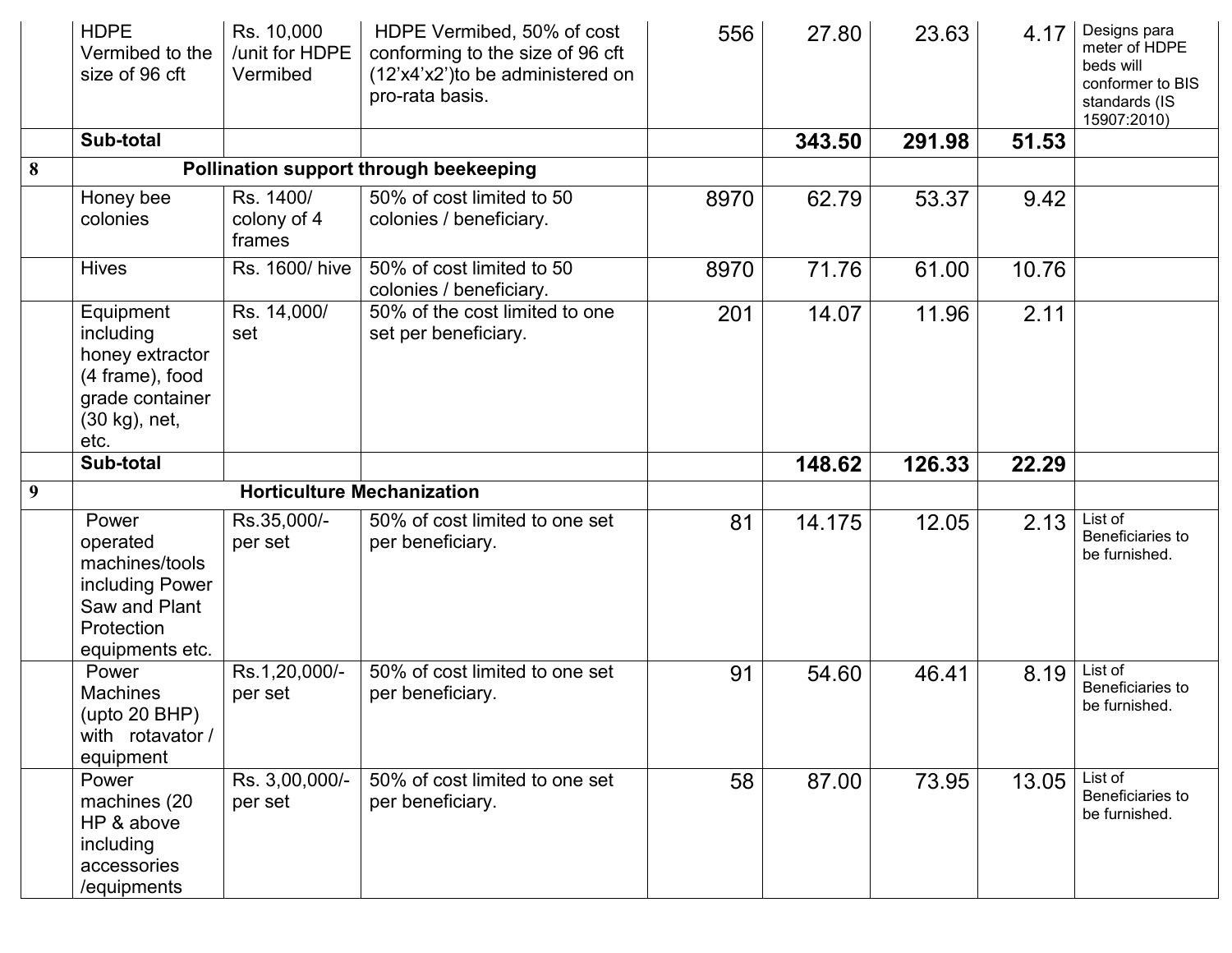|    | Sub-total                                                                                                                                            |                                                                      |                                                                                          |      | 155.78 | 132.41 | 23.37 |                            |
|----|------------------------------------------------------------------------------------------------------------------------------------------------------|----------------------------------------------------------------------|------------------------------------------------------------------------------------------|------|--------|--------|-------|----------------------------|
| 10 | <b>Technology</b><br><b>Dissemination</b><br>through<br>demonstration/<br><b>Front Line</b><br><b>Demonstration</b><br>(FLD) Public<br><b>Sector</b> | Rs. 25.00 lakh                                                       | 75 % of cost in farmers field and<br>100% of cost in farms belonging<br>to Public Sector | 1    | 25.00  | 21.25  | 3.75  | Project to be<br>submitted |
| 11 |                                                                                                                                                      |                                                                      | Human Resource Development (HRD)                                                         |      |        |        |       |                            |
|    | (c) Training of<br>farmers                                                                                                                           |                                                                      |                                                                                          |      |        |        |       |                            |
|    | (i) Within the<br>District (two<br>days)                                                                                                             | <b>Rs.400/day</b><br>per farmer<br>excluding<br>transport            | 100% of the cost.                                                                        | 7800 | 62.40  | 53.04  | 9.36  |                            |
|    | (ii) Within the<br>State (6 days)                                                                                                                    | Rs. 750/day<br>per farmer<br>excluding<br>transport                  | 100% of the cost.                                                                        | 3450 | 155.25 | 131.96 | 23.29 |                            |
|    | (e) Exposure<br>visit of farmers                                                                                                                     |                                                                      |                                                                                          |      |        |        |       |                            |
|    | (ii) Within the<br>State (3 days)                                                                                                                    | Rs. 300/day<br>per farmer<br>excluding<br>transport                  | 100% of the cost.                                                                        | 1200 | 10.80  | 9.18   | 1.62  |                            |
|    | (iii) Outside the<br>State (7 days)                                                                                                                  | Rs. 600/day<br>per farmer<br>excluding<br>transport                  | 100% of the cost.                                                                        | 3650 | 153.30 | 130.31 | 23.00 |                            |
|    | (f) Training / study tour of technical staff/ field functionaries                                                                                    |                                                                      |                                                                                          |      |        |        |       |                            |
|    | (i) Within the<br>State (7 days)                                                                                                                     | <b>Rs.200/day</b><br>per participant<br>plus TA/DA,<br>as admissible | 100% of the cost.                                                                        | 100  | 1.00   | 0.85   | 0.15  |                            |
|    | (ii) Study tour to<br>progressive<br>States (group of<br>minimum 5                                                                                   | Rs.650.00/day<br>per participant<br>plus TA/DA,<br>as admissible     | 100% of the cost.                                                                        | 100  | 4.55   | 3.87   | 0.68  |                            |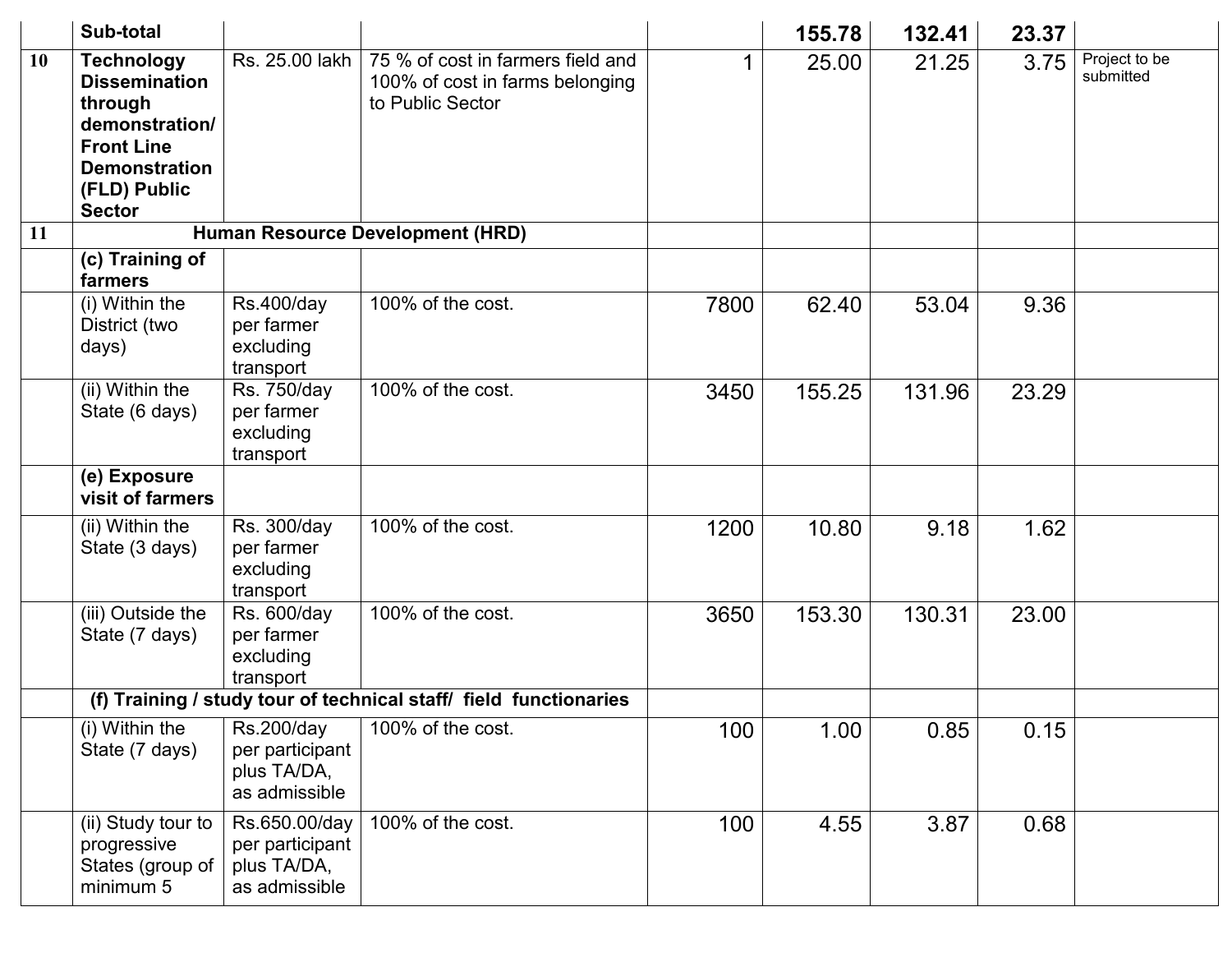|                   | participants) for<br>7 days                               |                                                  |                                                                                                                                                                                                                                                                                                                                   |                |         |         |        |                                                                                                                                                 |
|-------------------|-----------------------------------------------------------|--------------------------------------------------|-----------------------------------------------------------------------------------------------------------------------------------------------------------------------------------------------------------------------------------------------------------------------------------------------------------------------------------|----------------|---------|---------|--------|-------------------------------------------------------------------------------------------------------------------------------------------------|
|                   | Sub-total                                                 |                                                  |                                                                                                                                                                                                                                                                                                                                   |                | 387.30  | 329.21  | 58.10  |                                                                                                                                                 |
| $\mathbf C$<br>12 | 1. INTEGRATED POST HARVEST MANAGEMENT                     |                                                  |                                                                                                                                                                                                                                                                                                                                   |                | 0.00    |         |        |                                                                                                                                                 |
|                   | Pack house /<br>On farm<br>collection &<br>storage unit   | Rs. 3.00 Lakh/<br>per unit with<br>size of 9Mx6M | 50% of the capital cost.                                                                                                                                                                                                                                                                                                          | 65             | 97.50   | 82.88   | 14.63  | Minutes of SLEC<br>meeting to be<br>submitted along<br>with details of<br>beneficiaries,<br>location, etc to<br>facilitate release<br>of funds. |
|                   | Pre-cooling<br>unit<br>project in<br>general areas        | Rs.15.00 lakh<br>for 6 MT<br>capacity            | Credit linked back-ended<br>subsidy $@$ 40% of the cost of<br>project in general areas and<br>55% in case Hilly & Scheduled<br>areas for individual<br>entrepreneurs.                                                                                                                                                             | 3              | 18.00   | 15.30   | 2.70   | Project to be<br>submitted                                                                                                                      |
|                   | Mobile pre<br>cooling unit<br>project in<br>general areas | Rs. 24.00<br>lakh/unit for 5<br>MT capacity      | Credit linked back-ended<br>subsidy @40% of the cost of<br>project in General areas for 5MT<br>capacity.                                                                                                                                                                                                                          | $\overline{2}$ | 19.20   | 16.32   | 2.88   | Project to be<br>submitted                                                                                                                      |
|                   | Cold storage<br>units<br>project in<br>general areas      | Rs. 6000/MT<br>for 5000 MT<br>capacity           | Credit linked back-ended<br>subsidy $@$ 40% of the capital<br>cost of project in general areas<br>and 55% in case of Hilly &<br>Scheduled areas in respect of<br>only those units which adopt<br>new technologies and include<br>insulation, humidity control and<br>fin coil cooling system with<br>provision of multi chambers. | 15             | 1800.00 | 1530.00 | 270.00 | Project to be<br>submitted                                                                                                                      |
|                   | Refer vans/<br>containers<br>project in<br>general areas  | Rs. 24.00<br>lakh/ unit for 6<br>MT capacity     | Credit linked back-ended<br>subsidy @40% of the cost of<br>project in General areas.                                                                                                                                                                                                                                              | 3              | 28.80   | 24.48   | 4.32   | Project to be<br>submitted                                                                                                                      |
|                   | <b>Primary/</b><br>Mobile /<br><b>Minimal</b>             | Rs. 24.00<br>lakh/unit.                          | -do-                                                                                                                                                                                                                                                                                                                              | 13             | 124.80  | 106.08  | 18.72  | Project to be<br>submitted                                                                                                                      |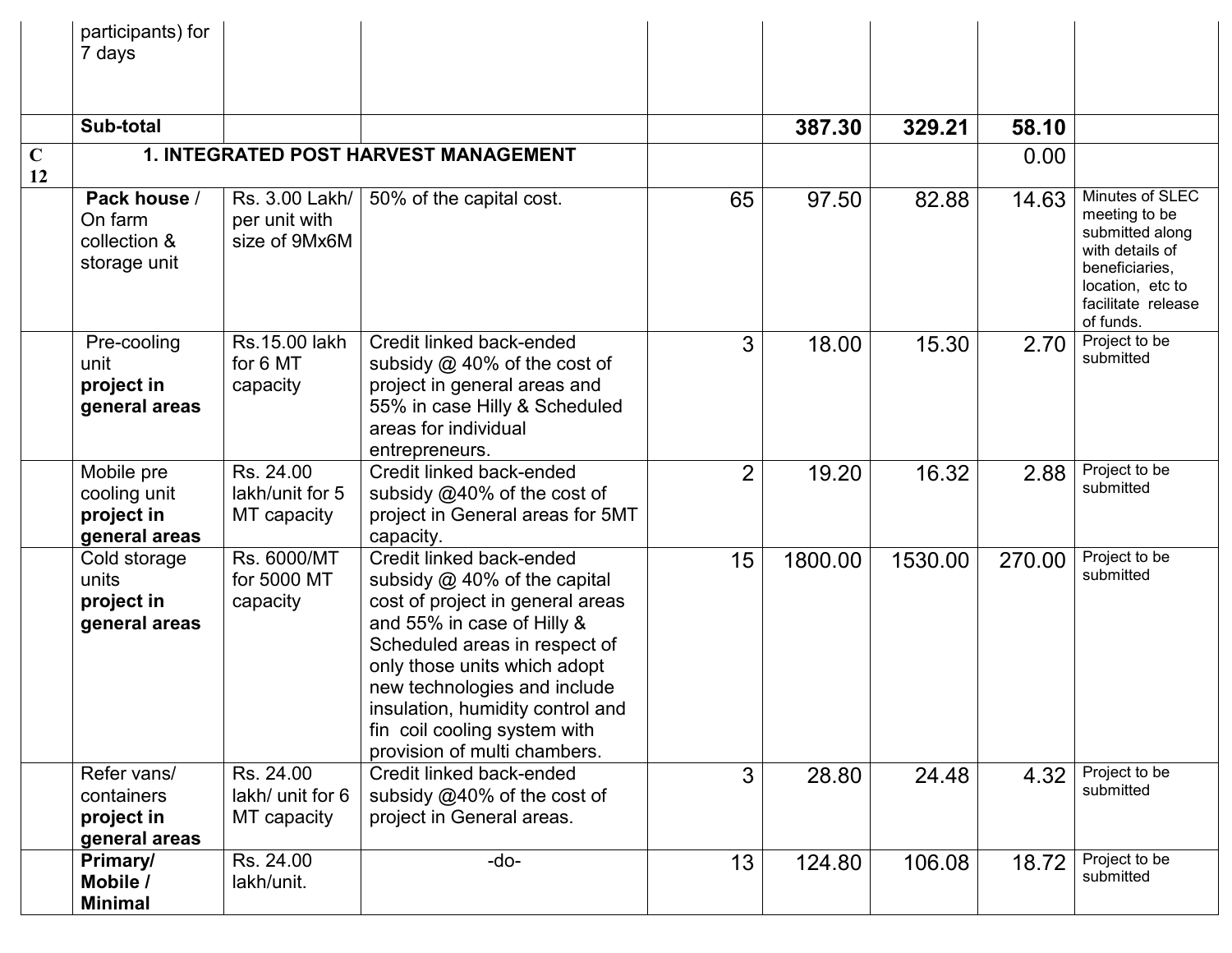|          | processing<br>unit                                                            |                                                   |                                 |                |         |         |        |                                                                                                                                                          |
|----------|-------------------------------------------------------------------------------|---------------------------------------------------|---------------------------------|----------------|---------|---------|--------|----------------------------------------------------------------------------------------------------------------------------------------------------------|
|          | Ripening<br>chamber<br>project in<br>general areas                            | Rs. 6000/MT<br>for 5000 MT<br>capacity            | -do-                            | $\overline{2}$ | 240.00  | 204.00  | 36.00  | Project to be<br>submitted                                                                                                                               |
|          | Evaporative /<br>low energy<br>cool chamber<br>(8 <sub>M</sub> T)             | <b>Rs.4.00 lakh</b><br>/unit                      | 50% of the total cost.          | 11             | 22.00   | 18.70   | 3.30   | Minutes of SLEC<br>meeting to be<br>submitted along<br>with details of<br>beneficiaries,<br>location, etc to<br>facilitate release<br>of funds.          |
|          |                                                                               |                                                   | 7. Preservation unit (low cost) |                |         |         |        |                                                                                                                                                          |
|          | Preservation<br>new unit                                                      | <b>Rs.2.00 lakh</b><br>/unit for new<br>unit.     | 50% of the total cost.          | 51             | 51.00   | 43.35   | 7.65   | -do-                                                                                                                                                     |
|          | up-gradation of<br>old unit                                                   | <b>Rs.1.00 lakh</b><br>/unit for up-<br>gradation | 50% of the total cost.          | 58             | 29.00   | 24.65   | 4.35   | -do-                                                                                                                                                     |
|          | 11. Low cost<br>onion storage<br>structure (25<br>MT)                         | <b>Rs.1.00 lakh</b><br>per unit                   | 50% of the total cost.          | 41             | 20.50   | 17.43   | 3.08   | -do-                                                                                                                                                     |
|          | Sub-total                                                                     |                                                   |                                 | 264.00         | 2450.80 | 2083.18 | 367.62 |                                                                                                                                                          |
| D.<br>13 | ESTABLISHMENT OF MARKETING INFRASTRUCTURE FOR<br><b>HORTICULTURAL PRODUCE</b> |                                                   |                                 |                |         |         |        |                                                                                                                                                          |
|          | Retail Markets/ outlets (environmentally controlled)                          |                                                   |                                 |                |         |         |        |                                                                                                                                                          |
|          | 5. Static/Mobile<br>Vending Cart/<br>platform with<br>cool chamber.           | Rs. 30,000/<br>unit                               | 50% of total cost.              | 165            | 24.75   | 21.04   | 3.71   | Minutes of SLEC<br>meeting to be<br>submitted along<br>with details of<br>themes<br>participants,<br>location, etc to<br>facilitate release<br>of funds. |